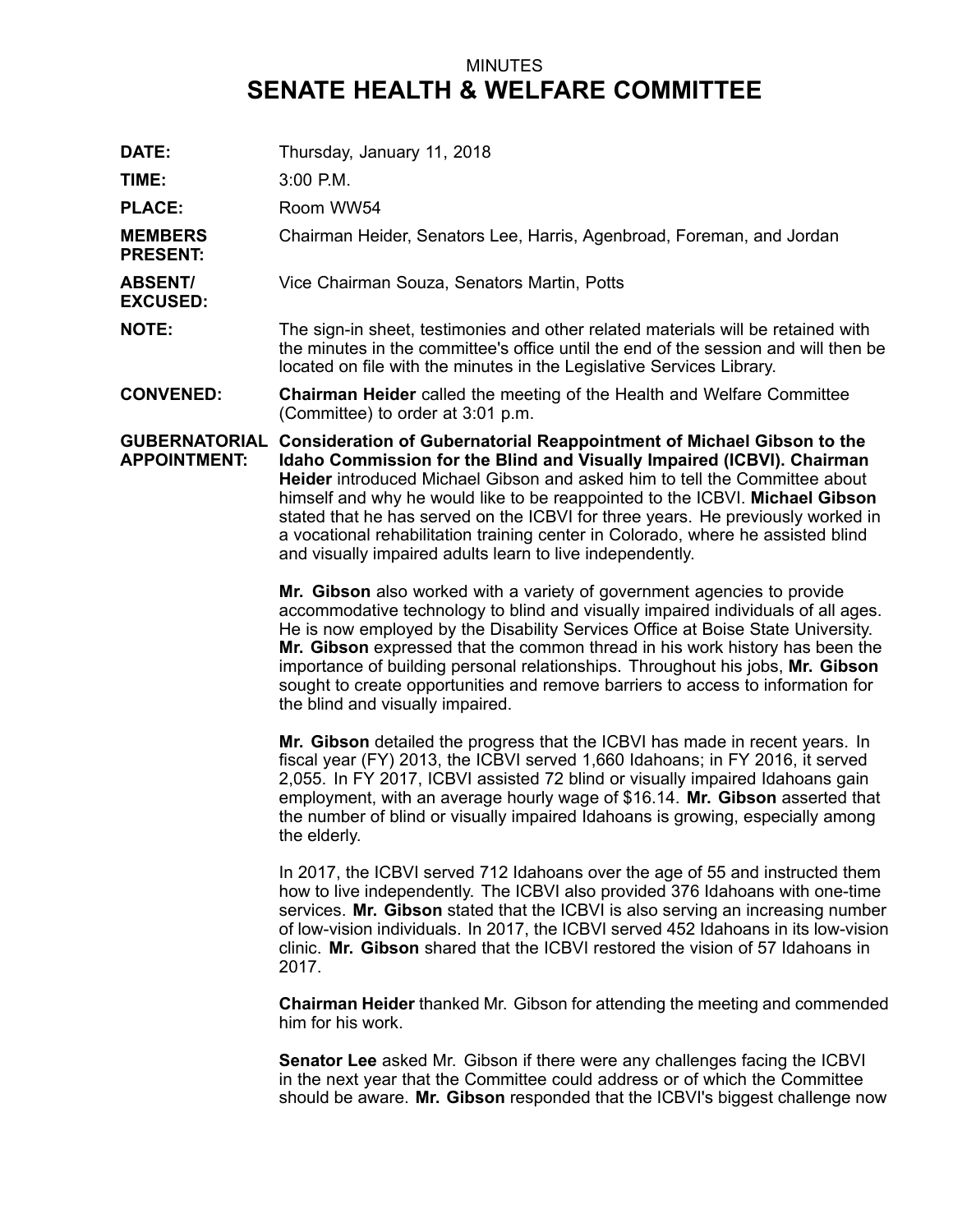is providing services for the aging blind because it is the fastest growing group of individuals losing their eyesight. He stated that several years ago the legislature provided funding for the ICBVI to hire an additional home teaching assistant to aid the elderly blind. However, the number of blind and visually impaired elderly individuals is continuing to grow at <sup>a</sup> rapid rate.

**Mr. Gibson** explained that another challenge facing the ICBVI are the requirements and regulations of the Workforce Innovation and Opportunity Act and pre-employment transition services. These require the ICBVI to collaborate with other agencies to ensure that transition-age young adults are receiving the services and information that they need in order to choose whether to enter the workforce or continue their education.

**MOTION:** There being no more questions, **Senator Jordan** moved to send the Gubernatorial appointment of Michael Gibson to the Idaho Commission for the Blind and Visually Impaired to the floor with recommendation that he be confirmed by the Senate. **Senator Lee** seconded the motion. The motion carried by **voice vote**. **Senator Agenbroad** will carry the appointment on the floor of the Senate.

**DOCKET NO. 16-0507-1701 Rules of the Department of Health and Welfare Relating to the Investigation and Enforcement of Fraud, Abuse, and Misconduct. Lori Stiles**, Manager of the Medicaid Program Integrity Unit of the Bureau of Audits and Investigations in the Idaho Department of Health and Welfare, presented this docket. **Ms. Stiles** explained that the Medicaid Program Integrity Unit (Unit) has 17 full-time staff members that audit Medicaid providers to ensure compliance with rules and regulations. In FY 2017, the Unit completed 485 audits, identified nearly \$8.4 million in overpayments and penalties, and recovered over \$7.3 million . **Ms. Stiles** stated that when enrolling in Medicaid, providers are required to disclose information about individuals and entities that have an ownership interest that exceeds <sup>a</sup> certain percentage. Previously, this percentage was listed as 25 percent, but the first amendment in this rule docket changes the amount to 5 percent, in order to comply with federal and state regulations. Ownership information is used to prevent individuals from participation in Medicaid as <sup>a</sup> provider.

> **Ms. Stiles** stated that the second amendment in this docket reinstates the Unit's ability to suspend payment prior to written notification. The ability to suspend payments without first notifying the provider was added to the Idaho Administrative Code (IDAPA) in 2004. In 2014, IDAPA 16.05.07.210 was amended to add the ability to suspend payment to all public assistance providers. When the rule was amended, it was inadvertently changed to state the Department would not withhold payments without first notifying the provider. The word "not" was intended to apply to non-Medicaid providers such as Idaho Child Care Providers, but not to Medicaid providers.

> Suspending payment prior to notification aligns with 42 C.F.R. § 455.23, which mandates that state Medicaid agencies suspend all Medicaid payments to <sup>a</sup> provider after the agency determines there is <sup>a</sup> credible allegation of fraud for which an investigation is pending under the Medicaid program. States may suspend payments without first notifying the provider of its intention to do so. Providers are notified within five days of payment suspension, unless <sup>a</sup> law enforcement agency requests temporarily withholding of such notice. This amendment removes the word "not" from the rule and clarifies that non-Medicaid providers will receive written notice prior to payment suspension.

**Senator Agenbroad** requested more information about the ownership percentage change. **Ms. Stiles** explained that the percent listed in the rule was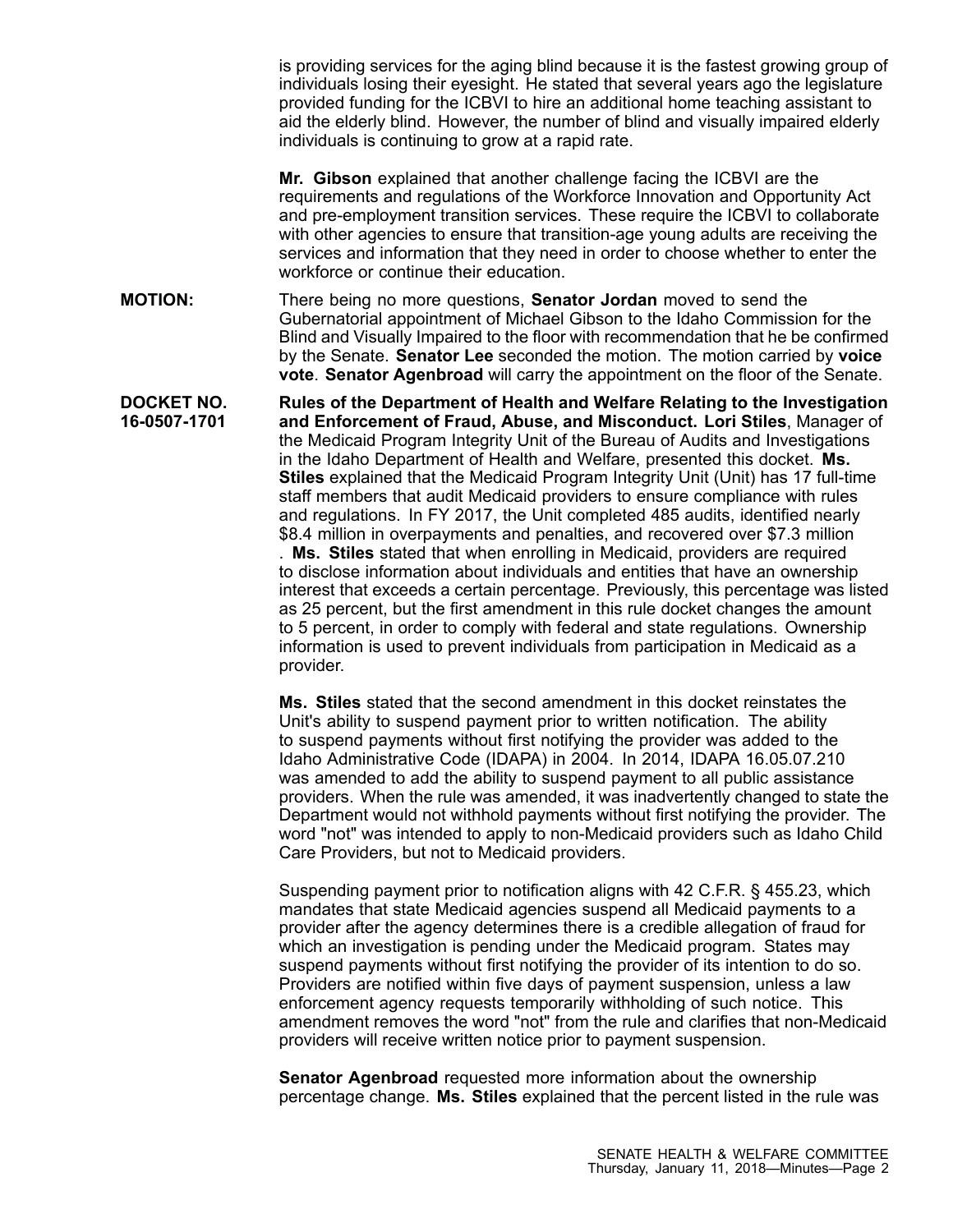changed to reflect <sup>a</sup> change in federal regulations.

**Senator Harris** asked Ms. Stiles why the Unit would not notify the provider before suspending payments. **Ms. Stiles** stated that the Department of Health and Welfare and the federal government want to suspend payments as soon as there is <sup>a</sup> suspicion of fraud in order to prevent further financial losses.

**Senator Lee** asked why Medicaid providers do not have to receive prior notice of payment suspension while non-Medicaid providers do. She inquired if this was because Medicaid providers generally deal with larger sums of money than non-Medicaid providers. **Ms. Stiles** responded that Senator Lee was correct.

**MOTION:** There being no more questions or testimony, **Senator Jordan** moved to approved **Docket No. 16-0507-1701**. **Senator Lee** seconded the motion. The motion carried by **voice vote**.

**DOCKET NO. 19-0101-1701 Rules of the Idaho State Board of Dentistry. Susan Miller**, Executive Director of the Idaho State Board of Dentistry (Board of Dentistry), presented this docket. **Ms. Miller** stated that the Board of Dentistry recently discovered that substantive text was omitted from publication in the administrative bulletin. **Ms. Miller** requested that the Committee reject the rule due to the error. She explained that the Board of Dentistry will adopt <sup>a</sup> temporary rule until the text can be republished for the 2019 Legislative Session.

> **Senator Agenbroad** asked whether <sup>a</sup> temporary rule could be put into effect during the legislative session or if it would be necessary to wait until the conclusion of the 2018 Legislative Session. **Ms. Miller** deferred the question to **Dennis Stevenson**, Administrative Rules Coordinator. **Mr. Stevenson** specified that temporary rules may be adopted during the legislative session and clarified that the rule moratorium only applies to proposed rules.

**MOTION:** There being no more questions or testimony, **Senator Lee** moved to reject **Docket No. 19-0101-1701**. **Senator Agenbroad** seconded the motion. The motion carried by **voice vote**.

**DOCKET NO. 19-0101-1702 Rules of the Idaho State Board of Dentistry. Ms. Miller** explained that this rule: 1.) clarifies the requirement for acceptance of clinical examination results and criteria; 2.) updates language in the permitted duties of <sup>a</sup> dental assistant; and 3.) simplifies the language regarding prescription drugs in the unprofessional conduct rules. The Board of Dentistry conducted negotiated rulemaking for these amendments. No hearings were requested or held, and no written comments were received. **Ms. Miller** stated that the revisions are supported by both the Idaho State Dental Association and the Idaho Dental Hygienists' Association.

> **Senator Jordan** asked why the Board of Dentistry changed the language in the unprofessional conduct rules from "controlled substances" to "prescription drugs." **Ms. Miller** noted that some dentists had been prescribing non-controlled substances outside the scope of their license. The Board of Dentistry changed the language in the rule to make clear that dentists should only be prescribing medication within the scope of their license, whether controlled or non-controlled.

**MOTION:** There being no more questions or testimony, **Senator Foreman** moved to approved **Docket No. 19-0101-1702**. **Senator Lee** seconded the motion. The motion carried by **voice vote**.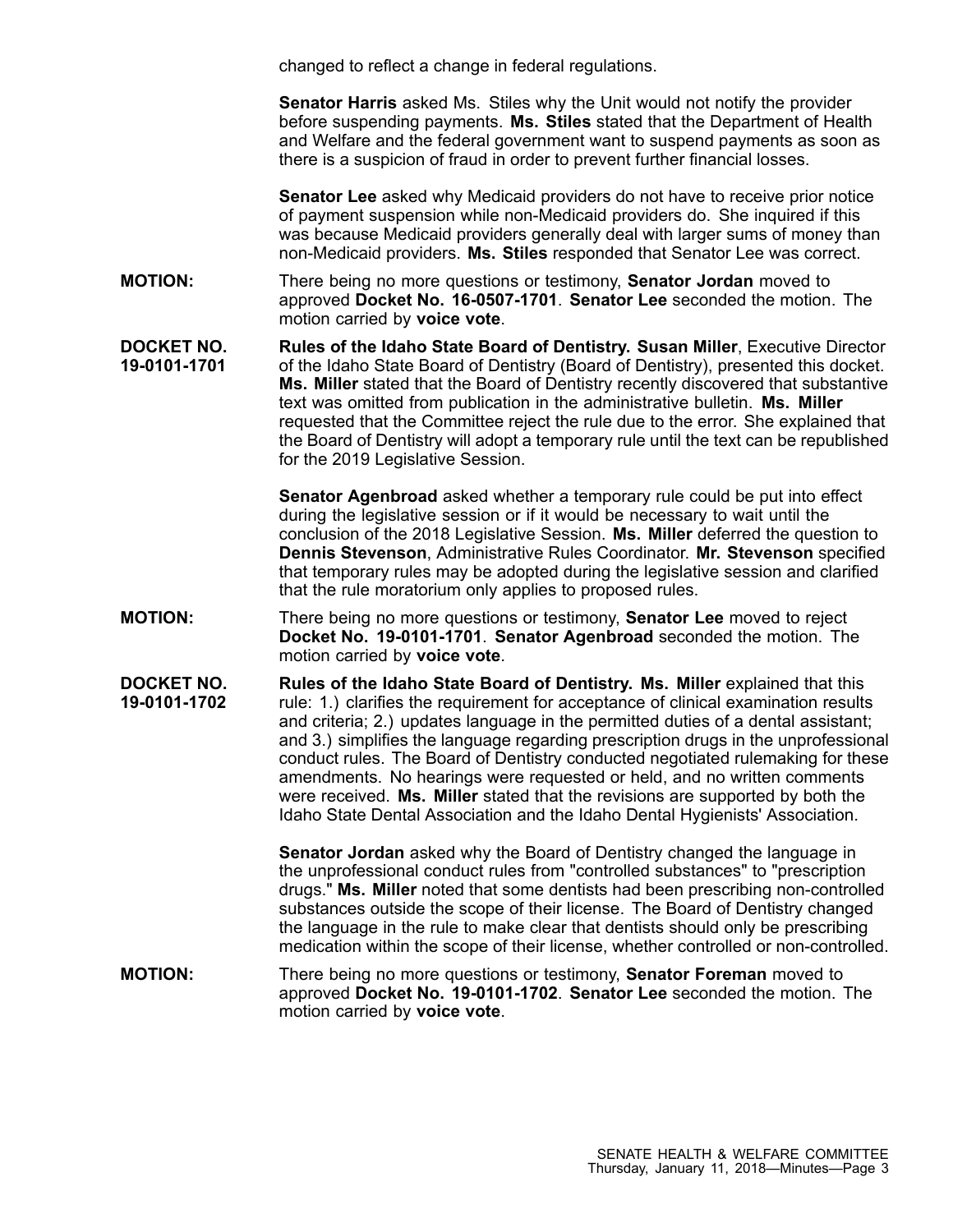**Rules of the Idaho State Board of Dentistry. Ms. Miller** stated that this docket relates to volunteer dental hygiene services and dental hygiene license endorsements. In this rule, the Board of Dentistry replaced the word "program" with the word "setting." Dental hygienists who volunteer their time or those who hold an extended access license endorsement are authorized to practice in non-traditional settings, which are not necessarily tied to specific programs. **Ms. Miller** asserted that the word "setting" as opposed to "program" is therefore more fitting. The Board of Dentistry also added <sup>a</sup> requirement for written orders by the dentist for dental hygiene services. This increases accountability between supervising dentists and dental hygienists.

**Ms. Miller** explained that this docket also contains <sup>a</sup> new section which sets parameters for teledental services. Authorization for this rulemaking is found in the Idaho Telehealth Access Act. The Board of Dentistry formed <sup>a</sup> workgroup comprised of representatives from various agencies to develop this rule. The rule was modeled after the Idaho State Board of Medicine's telehealth rules, with the additional requirement that the dentist providing telehealth services physically practice within seventy-five miles of the patient's location.

The consensus of the workgroup and members of the Board of Dentistry was that <sup>a</sup> geographic restriction is necessary for the public's protection in teledental practice because the practice of dentistry greatly differs from the practice of medicine. In determining the proposed mileage radius, the workgroup looked for <sup>a</sup> reasonable travel time/distance between the patient, who may be in <sup>a</sup> rural location, and the dentist who is diagnosing, prescribing, and supervising <sup>a</sup> dental hygienist from <sup>a</sup> remote location.

The group looked to the Idaho Medicaid contract, which requires that contractors provide an adequate number of dentists in the network such that 90 percent of the members have <sup>a</sup> choice of providers within 30 miles for urban areas, and 60 miles for rural areas. They also looked to the American Dental Association's Health Policy Institute data; that data indicated that 90 percent of Idaho's population live with 15 minutes of <sup>a</sup> dentist. The workgroup concluded that that the 75-mile radius was currently an appropriate parameter.

The Board of Dentistry is willing to revisit the mileage radius requirement in the future. The Board of Dentistry published <sup>a</sup> negotiated rulemaking notice on these amendments. No hearings were requested or held, and written comments were considered. **Ms. Miller** stated that the revisions are supported by all who participated in the workgroup.

**Chairman Heider** requested <sup>a</sup> description of how teledental practice works. **Ms. Miller** explained that teledental practice involves the use of live video between <sup>a</sup> dental hygienist in <sup>a</sup> remote location and <sup>a</sup> dentist. The dentist supervises and directs treatment, with the help of the auxiliary staff member in the patient's location. If the supervising dentist determines that the patient needs to see <sup>a</sup> dentist in person, there will be one within 75 miles of the patient's location. **Chaiman Heider** asked if the live video feed will be of sufficient quality for <sup>a</sup> supervising dentist to adequately evaluate the situation. **Ms. Miller** responded that the video quality is adequate. She also mentioned that <sup>a</sup> dentist can request to see the patient in person, if necessary.

**Senator Harris** asked if the Board of Dentistry had received any written comments expressing concern about the 75-mile radius requirement. **Ms. Miller** stated that the Board of Dentistry only received one comment from <sup>a</sup> group that had <sup>a</sup> question about the requirement. The group inquired why the Board of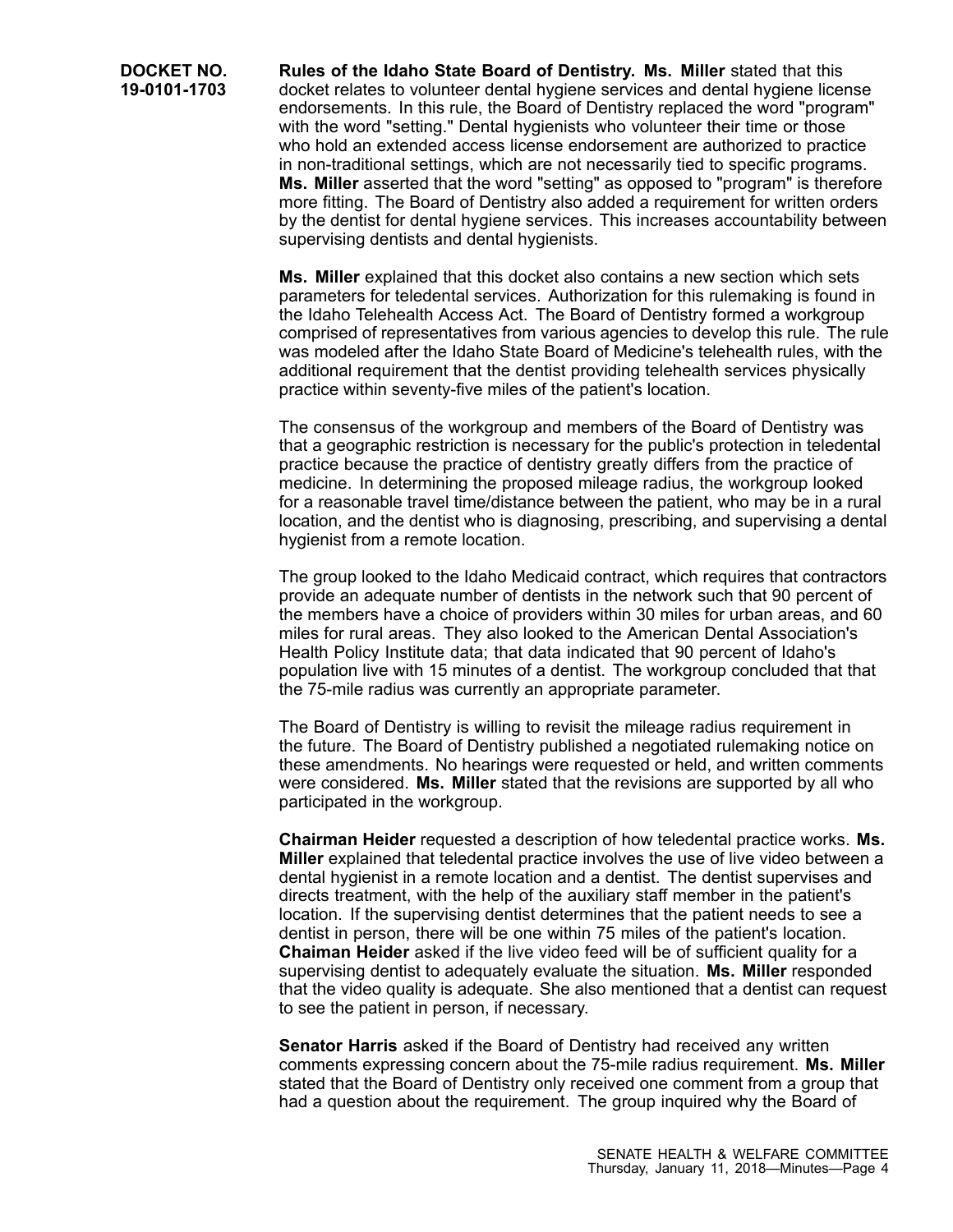Dentistry was imposing <sup>a</sup> mileage requirement when there is no comparable restriction on telemedicine. The Board of Dentistry responded by explaining their previously discussed reasoning.

## **TESTIMONY: Chairman Heider** invited testimony.

**Francoise Cleveland** introduced herself as the Associate State Director of Advocacy for AARP Idaho; she stated that she spoke on behalf of the 186,000 AARP members in Idaho. **Ms. Cleveland** stated that AARP Idaho supports telehealth, but had concerns about the docket. She noted that telehealth can reduce transportation barriers and improve patient outcomes and access to care. She commended the Board of Dentistry in its effort to support teledentistry in Idaho.

In July, AARP requested entrance into negotiated rulemaking with the Board of Dentistry regarding the 75-mile teledentistry restriction. **Ms. Cleveland** asserted that the mileage requirement undermines the intent of telehealth and the legislative findings of the Idaho Telehealth Access Act. The Board of Dentistry denied AARP's request for negotiated rulemaking. The Board of Dentistry stated that the practice of teledentistry differs from that of telemedicine, and therefore the mileage restriction was appropriate. AARP then requested further information. The Board of Dentistry explained that dentists need to be within <sup>a</sup> reasonable distance of their patients in the event that <sup>a</sup> patient requires treatment outside the scope of <sup>a</sup> dental hygienist's licensure.

**Ms. Cleveland** stated that teledentistry can be used for face-to-face consultations via videoconferencing, sharing images and records among providers, obtaining second opinions, educating and diagnosing patients, preventative care, specialist consultations, and continuity of care. **Ms. Cleveland** noted that articles she read listed schools, Native American reservations, and senior living facilities as successful examples of teledentistry.

AARP obtained the Board of Dentistry's mailing list of all licensed dentists in Idaho. AARP then plotted the locations of the dentists on <sup>a</sup> map (see attachment #1). **Ms. Cleveland** asserted that many individuals in Idaho's rural areas must travel long distances to see <sup>a</sup> dentist. She noted that this docket's 75-mile restriction refers to 75 linear miles, and that there are many areas in Idaho where 75 linear miles would be many more miles by road. **Ms. Cleveland** cited that rural Americans have <sup>a</sup> higher risk of tooth decay and decreased access to dentists who accept Medicaid. Rural Americans are also more likely to visit emergency departments for oral health care needs.

**Ms. Cleveland** noted that only six states currently impose geographic restrictions on telehealth. She expressed concern that the restriction could influence other health-related administrative rules in the future. She stated that the restriction would limit access to dental care and would reduce patients' freedom of choice when selecting <sup>a</sup> dentist. **Ms. Cleveland** requested that the Committee reject this docket.

**Senator Lee** clarified that if the Committee rejected the docket, teledentistry practices would be suspended for an entire year, until the rule again came before Committee. She noted that the rule, if approved, could still be revisited in the 2019 Legislative Session. She asked if Ms. Cleveland was suggesting that it would be better to reject the rule, and therefore have no teledentistry practices for an entire year, rather that accept the rule, observe the results, and revisit the issue of geographic restriction in 2019.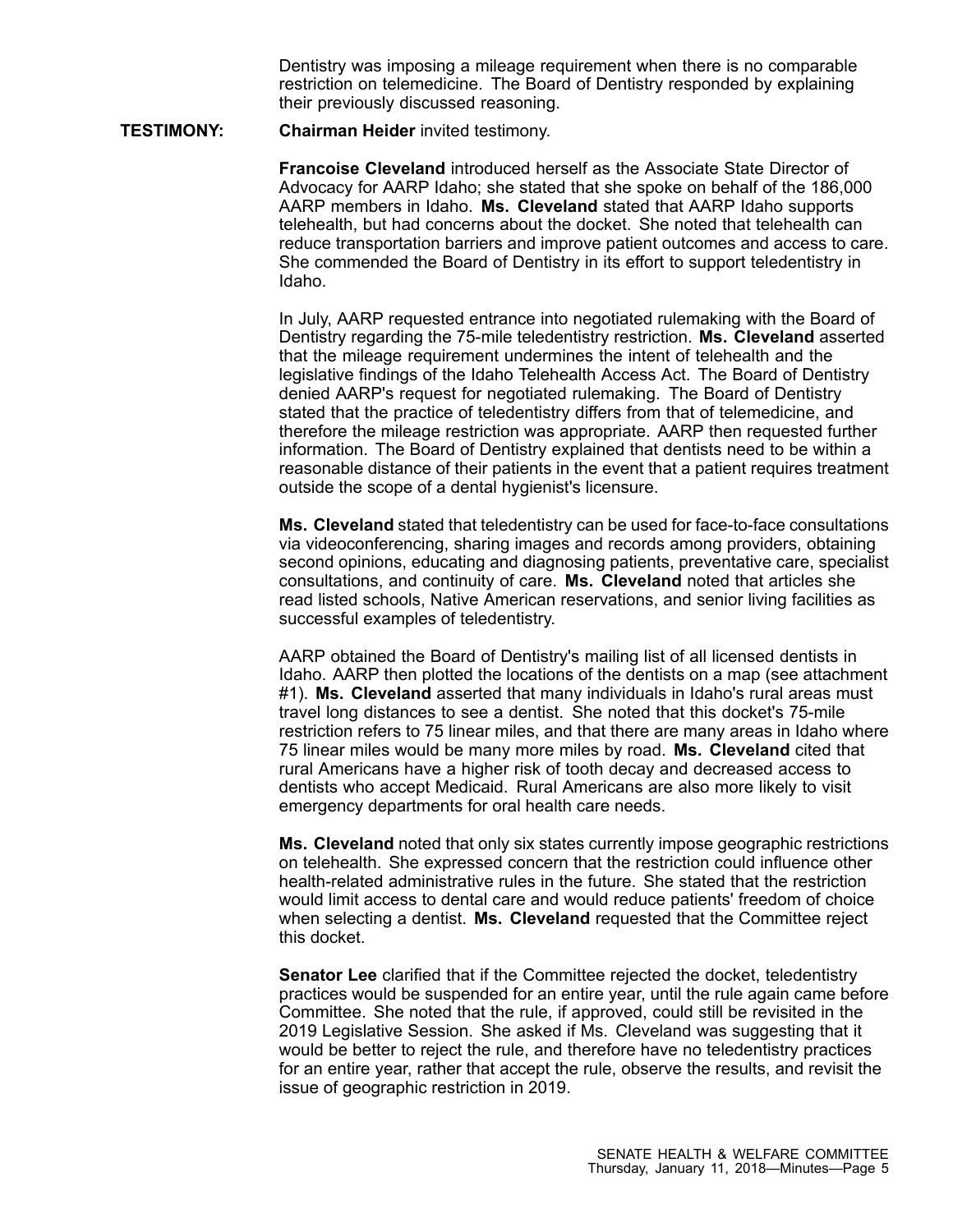**Senator Lee** asked if Ms. Cleveland thought rural communities would be better served by not having teledentistry at all, or by being subject to the 75-mile teledentistry restriction. **Ms. Cleveland** responded that AARP's concern was the precedent that this docket would create. She explained that boards and agencies often model their rules after the rules of other agencies, and therefore she worried that the geographic restriction would be implemented in other areas of telehealth.

**Ms. Cleveland** also noted that there was no guarantee that the Board of Dentistry would revisit the rule in the future. She restated her support for the rejection of the rule. **Chairman Heider** stated that the Committee was attempting to expand telehealth in Idaho and expressed concern that rejecting the rule would suspend the practice of teledentistry for an entire year.

**Elizabeth Criner** introduced herself and spoke on behalf of the Idaho State Dental Association. She explained that teledentistry is <sup>a</sup> relatively new concept. She emphasized the importance of ensuring that teledental care is implemented in <sup>a</sup> way that preserves and protects the quality of patient care.

**Ms. Criner** noted that 90 percent of Idahoans live within 15 minutes of <sup>a</sup> dentist. She explained that <sup>a</sup> teledental patient's proximity to <sup>a</sup> dentist is important, as the patient may develop <sup>a</sup> condition that requires seeing <sup>a</sup> dentist in person.

The 75-mile restriction ensures that the patient has access to <sup>a</sup> dentist within <sup>a</sup> reasonable distance. **Ms. Criner** stated that the restriction still maintains the patient's freedom of choice. She also explained that the rule could be revisited as the practice of teledentistry expands.

**Senator Agenbroad** asked if the rulemakers considered allowing patients who move to a location more than 75 miles from their dentist to continue to see that dentist through <sup>a</sup> teledental practice. **Ms. Criner** stated that she did not participate personally in the development of the rule. She also noted that the supervising dentist and the on-site hygienist are liable for the patient's care; therefore, dentists will likely seek to open teledental practices in the rural areas near their own location.

**Ms. Criner** referred Senator Agenbroad's question to **Linda Swanstrom**, Executive Director for the Idaho State Dental Association. **Ms. Swanstrom** affirmed that the rulemakers considered the scenario in which <sup>a</sup> patient moves more than 75 miles from his or her primary dentist. She explained that <sup>a</sup> dentist cannot operate <sup>a</sup> teledental practice more than 75 miles from his or her location. Patients can choose to keep their primary dentist, even if the dentist is more than 75 miles away; however, the dentist cannot operate <sup>a</sup> teledental practice that violates the geographic restriction.

**Senator Jordan** clarified that the Board of Dentistry decided on <sup>a</sup> 75-mile restriction as <sup>a</sup> conservative threshold to the implementation of teledentistry in Idaho. She asked if Ms. Swanstrom felt that it was the Board of Dentistry's intention to reevaluate the distance restriction from year-to-year. **Ms. Swanstrom** responded in the affirmative. She stated that the Board of Dentistry felt it was important to put protections in place as teledentistry begins to expand.

**Jen Kirkham** introduced herself as <sup>a</sup> representative of the Idaho Dental Hygienists' Association and stated that she participated in the collaborative process of developing this docket. She asserted that the Idaho Dental Hygienists' Association supports this docket and finds the 75-mile restriction to be reasonable and correct, based upon scientific evidence about the importance of oral health.